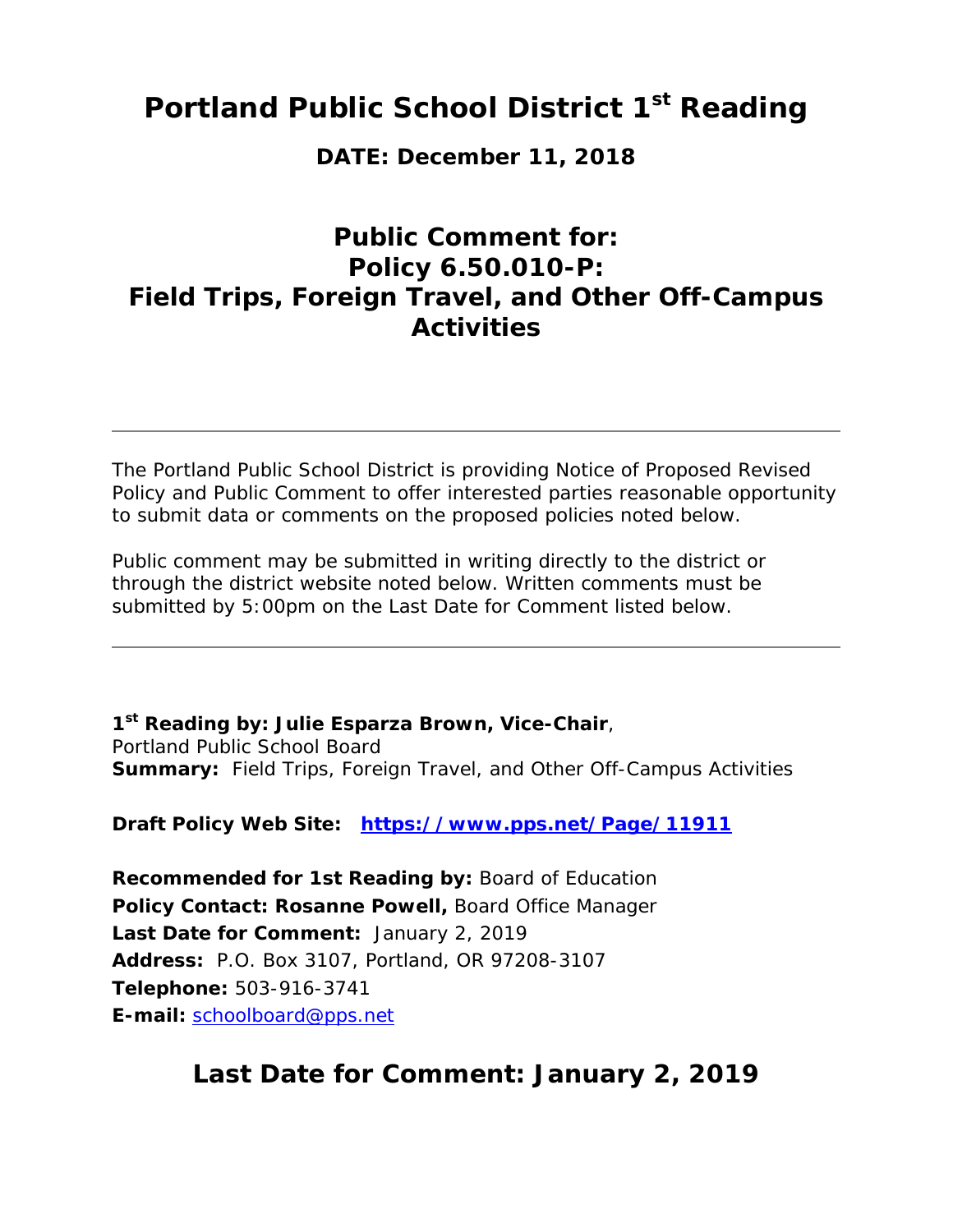

| <b>Board Meeting:</b>   | <b>December 11, 2018</b>                 |
|-------------------------|------------------------------------------|
| <b>Senior Lead:</b>     | Liz Large, Interim General Counsel       |
| <b>Department Lead:</b> | Joe Crelier, Director of Risk Management |

#### **SUBJECT: Policy Revision and Update: 6.50.010-P Off-Campus Activities**

### **Rescinds**

**6.50.012-AD Travel Study Programs 6.50.020-P Foreign Study Programs 6.50.021-AD Foreign Travel - Study Programs 6.50.022-AD Travel-Study Committee - Sister City and Council of Great City Schools Programs**

### **I. BACKGROUND**

- a) This policy was created in 2002 and has not been updated since that time. Ongoing policy updates by the Board implementing several of the Whitehurst report recommendations. The current language in this policy is not direct enough in addressing professional boundaries.
- b) Policy language is not direct enough in addressing issues around non-district sponsored off-campus activities.
- c) Policy requires the board to approve out-of-state travel. Some local off-campus activities are "out of state" due to Portland's proximity to southwest Washington. Board review of longer distance trips provides an additional opportunity for assessment of equity in off-campus activities.
- d) Updating this policy provides an opportunity to rescind one Policy and three Administrative Directives through consolidation or deletion of redundant or unnecessary content.
- e) The existing policy can allow for inequitable impacts from school-sponsored events.

#### **II. RELATED POLICIES/BEST PRACTICES**

- a) References Pending Professional Conduct Policy
- b) References Civic Use of Buildings 3.30.010-P and 3.30.11-AD
- c) References 3.30.035-P Distribution of Materials and Information to Students 3.30.038-AD
- d) Updates 6.50.011-AD Field Trips
- e) Updates 6.50.030-AD Foreign Exchange Programs

### **III. ANALYSIS OF SITUATION**

a) Revision of the Off-Campus Activities policy is timely and appropriate. The District is committed to changes that improve the safety of students and guidance to schools, increase equitable access to and impacts of school-sponsored offcampus activities, and incorporate recommendations of the Whitehurst report.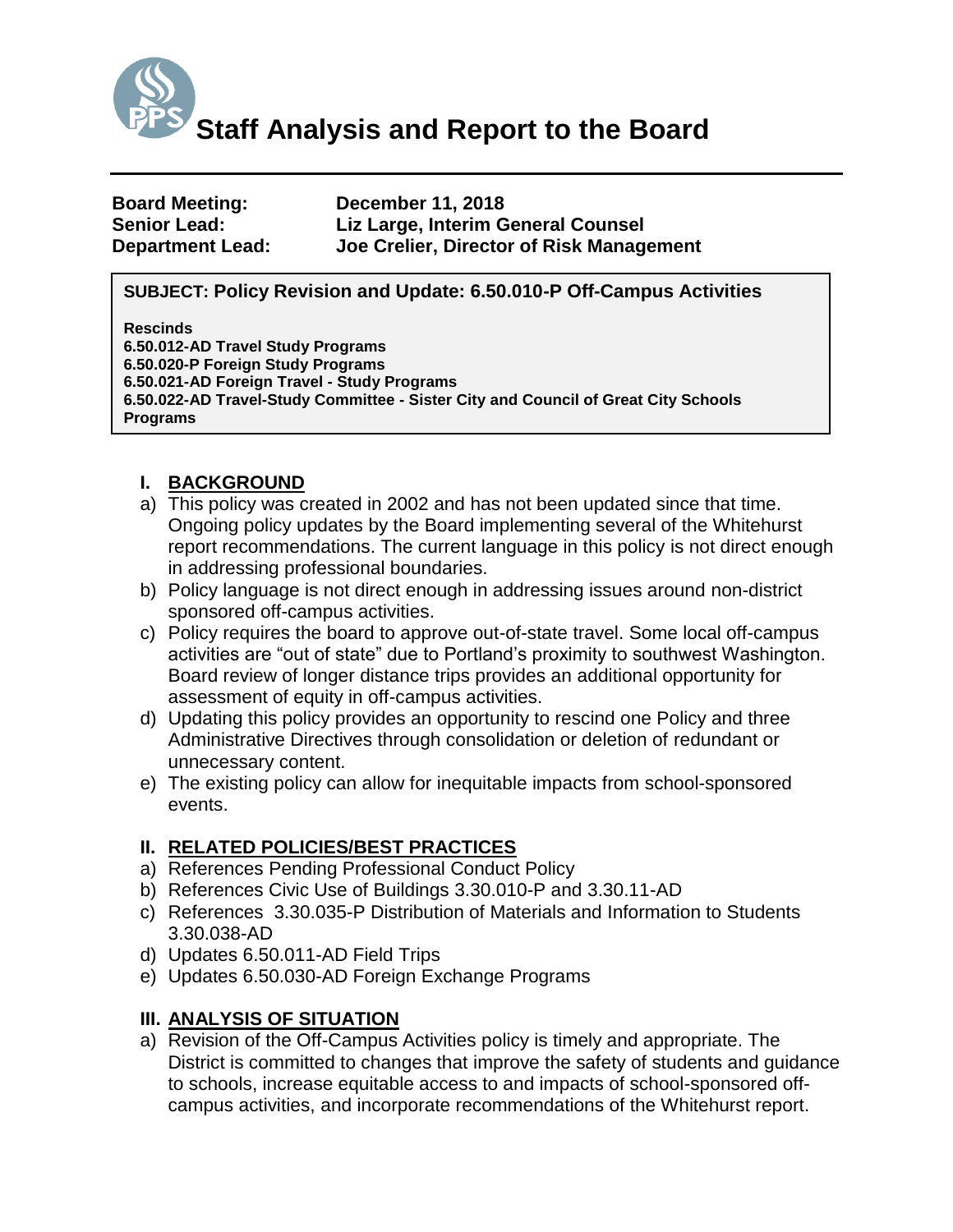## **IV. FISCAL IMPACT**

a) No direct fiscal impacts are expected.

#### **V. COMMUNITY ENGAGEMENT**

- a) Draft policy has been posted on PPS website and discussed at two public committee meetings
- b) Internal stakeholder input has been received from Risk Management, General Counsel, Chief of Schools, and attendees of the Board Policy and Governance Committee.
- c) Community engagement is encouraged and anticipated during the public comment period.

#### **VI. TIMELINE FOR IMPLEMENTATION/EVALUATION**

- a) Policy effective upon passage by the Board unless otherwise noted
- b) Immediate messaging the school administrators and communication to school communities
- c) Updates to corresponding Administrative Directives within 90 days
	- a. 6.50.011-AD Field Trips
	- b. 6.50.030-AD Foreign Exchange Programs

#### **VII. BOARD OPTIONS WITH ANALYSIS**

- 1. Approve the policy in its current iteration.
- 2. Approve the policy after changes are made based on public, Board, and staff comment.
- 3. Reject the policy and require further revision with stakeholder engagement.
- 4. Reject the policy.

#### **VIII. STAFF RECOMMENDATION**

The General Counsel's Office, Chief of Schools, and the Risk Management Department recommend approval of this policy following consideration of further community input.

#### **IX. I have reviewed this staff report and concur with the recommendation to the Board.**

**Trigidialupe Turinius** Turinius Company December 4, 2018

**Guadalupe Guerrero Date Superintendent Portland Public Schools**

#### **ATTACHMENTS**

A. Current, 2002 version of 6.50.010-P Off-Campus Activities B. Proposed version, with mark-ups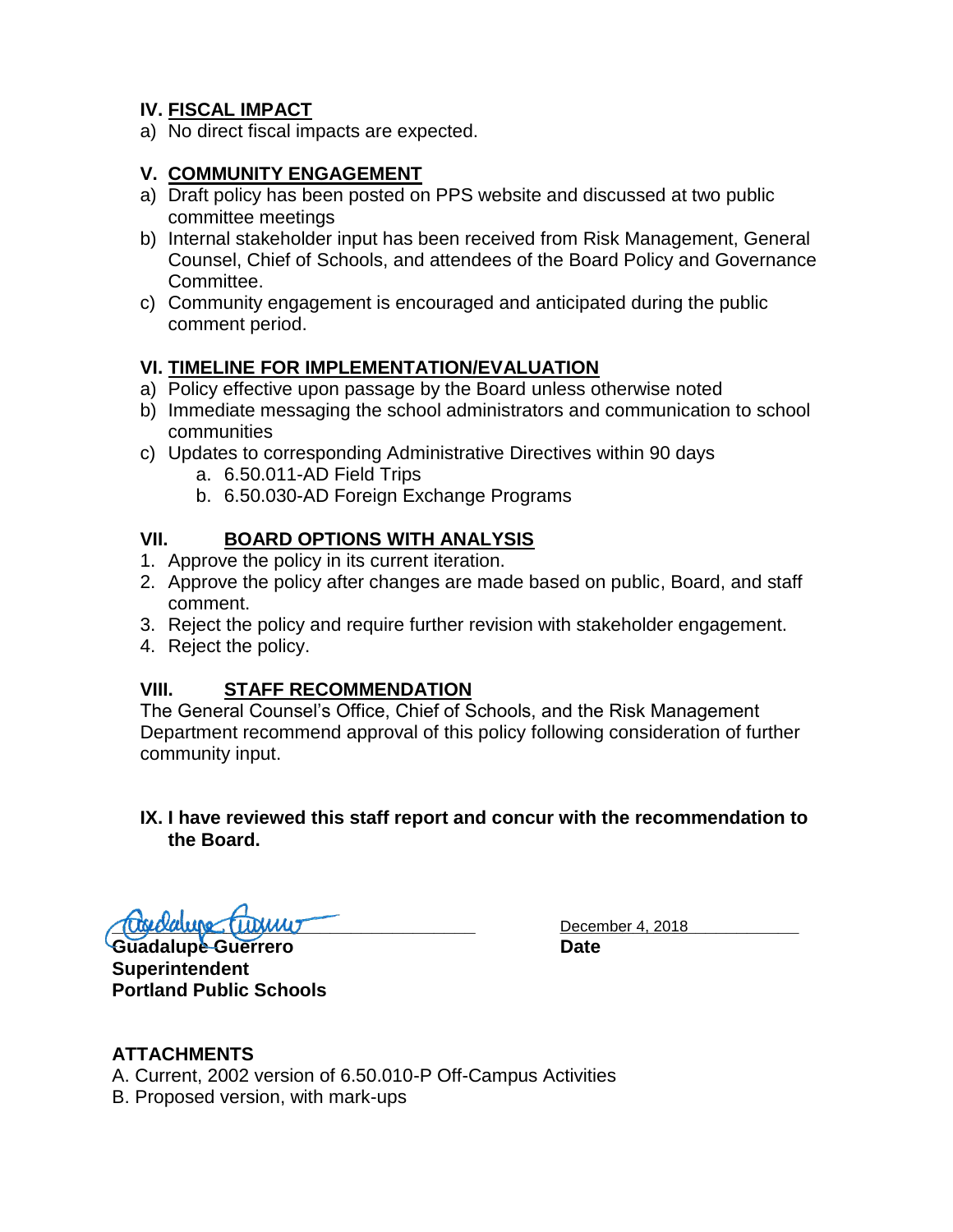- C. Proposed version, clean copy
- D. Board Resolution

### *PPS District Priorities FY 2018-19*

- 1. *Set a clear Vision and Strategic Plan*
- 2. *Create equitable opportunities and outcomes for all students*
- 3. *Build management and accountability systems and structures*
- 4. *Allocate budget, funding and resources focused on improving outcomes for students*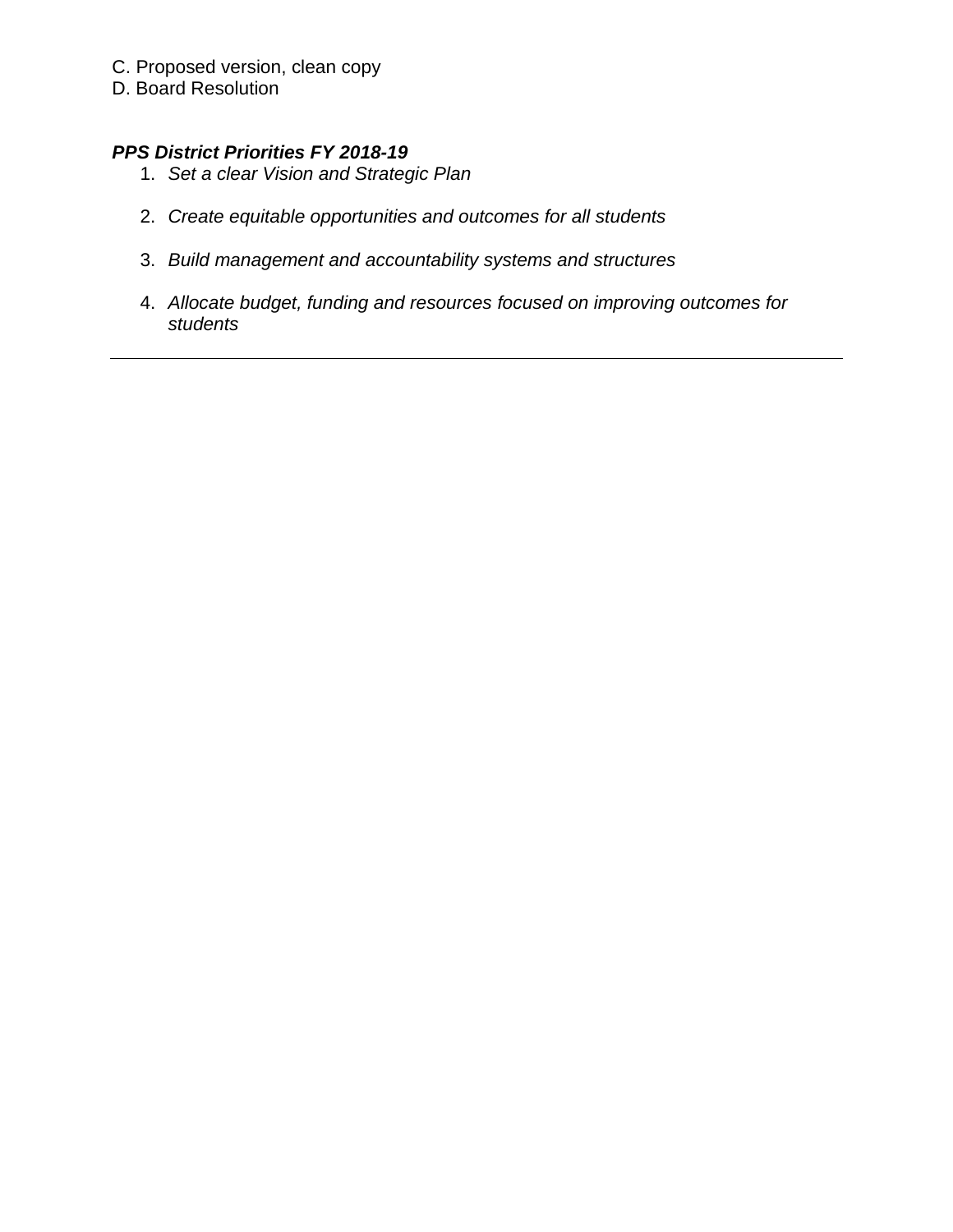#### **6.50.010-P** Field Trips, Foreign Travel, and Other Off-Campus Activities

#### **I.** General School Sponsored

The district recognizes the value of Sspecial activities outside the classroom are an important part of an educational experience. to the total school program. Students need to be allowed to participate in and profit from carefully planned learning experiences or cocurricular activities, which fall outside the normal school program,  $/$ day, and/or sometimes are off-of-campus. Off-campus activities shall not compromise the integrity and purpose of the District's educational programs. Plans for continuity of curriculum must be made for the off-campus activity and likewise for students remaining on campus.

This policy applies to all off-campus activities, including those for students, unless otherwise noted.

- 1) As authorized through this policy and Aadministrative  $\overline{\text{P}}$ directives, t<sup>he</sup> Ssuperintendent's-or designees may authorize field trips, foreign travel, and other extra-curricular/co-curricular activities involving travel off-campus when such trips or activities contribute to the achievement of desirable educational/social/cultural goals.
- 2) All out-of-state, including and foreign, off-campus activities shall require prior Board approval (except for off-campus activities in southwest Washington State within 100 miles of Portland).
- 3) No field trip shall be authorized if any student would be excluded from participation because of a lack of sufficient funds.  $\overline{1}$

In planning and authorizing such tripsoff-campus activities, primary consideration shall be given to the educational outcomesal values derived, the safety and welfare of students involved<sub>r</sub>, community Delistrict standards expectation of conduct and behavior on the part of all participants, and the selection of appropriate adult supervision, in accordance with Board Policy X.XX.XXX-P Professional Conduct between Staff and Students<sub>7</sub> LINK.either from within the school staff or from the parent and community volunteer pool.

4)

- **Written parental permission shall be obtained for each trip. The signed form** showing parental approval and acknowledgment of student conduct guidelines shall be maintained on file for a period of no less than one year.
- 5) The  $s$ Superintendent shall develop and provide materials as needed to ensure both students and adult supervisors are acquainted with relevant District policies,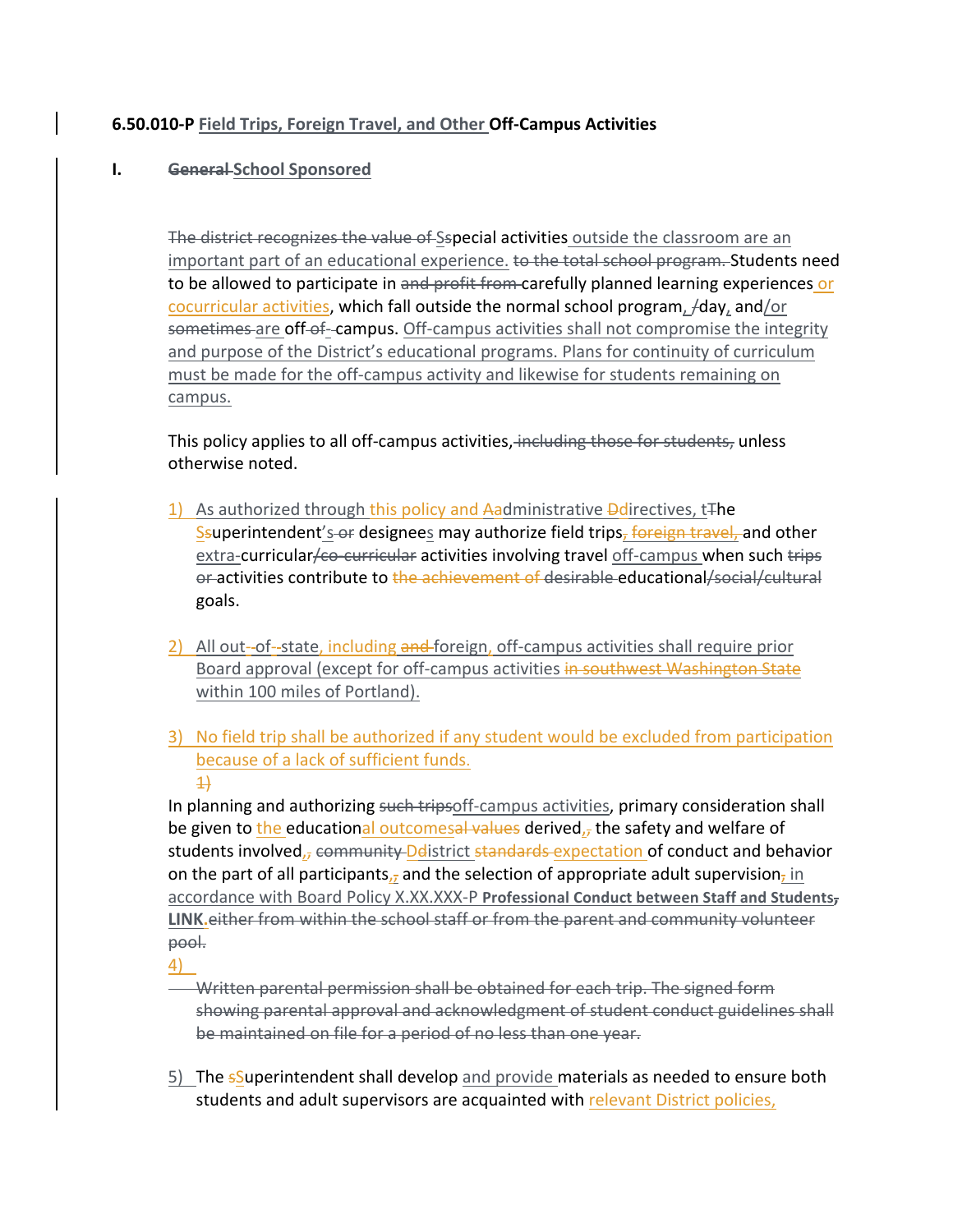administrative directives, and other guidance (District Standards of Conduct) the standards for conduct and with district policy while representing the **dDistrict** uc1. Every student, staff member, and volunteer participating in Field Trips, Foreign Travel, and Other Off-Campus Activities is expected to comply with the District sStandards of eConduct.

- Such material will reinforce district policy in areas such as alcohol and tobacco use, procedure to be used in cases of illness or accident, and methods for communicating with administrators/parents in discipline situations  $\mu$ c<sub>2</sub>.
- -All out-of-state travel shall have prior Board approval. Such approval is predicated on an acceptable plan for travel arrangements, including a budget, parental involvement, orientation of students and supervisors and support of the appropriate administrator(s).

The dDistrict may charge a fee for an off-campus trip when the trip is considered optional to the dDistrictIs regular school programucs

Senior Trips[JC4]

The district further recognizes senior trips as an extension of the school experience. District-sponsored senior trips may be authorized.

In-state senior trips require approval by the building principal. Requests for outof state or foreign travel shall be submitted to the Board for approval.

- Students participating in senior trips are subject to all applicable policies and directives that they are otherwise be subject to while on campus. Violations will result in appropriate disciplinary action and may include referral to law enforcement. 

**Example 2** Private groups and organizations may be permitted to use district facilities and equipment during non-school time to promote senior trips on the same basis as facilities and equipment are provided to others, and in accordance with district policy on community use of school buildings [JC5].

#### **II.** Prohibition of Non-sSschool-Sponsored Off-Campus Activities Must Clearly Indicate **They Are Not Affiliated with the District Trips [JC6]**

The unique professional status of District staff members makes it difficult for students and families to distinguish between school-sponsored off-campus activities from nonschool-sponsored off-campus activities. District staff may not develop, plan, and/or supervise off-campus activities represented as "school, class, club, etc." other than whatis allowed and has been district approved under this policy and the implementing administrative directives. In addition, District staff or other persons may not use District email, social media, hard-copy distribution to students, or other methods of Districtcontrolled distribution that are not open to the general public to communicate to District students or families about non-school sponsored off-campus activities. The district recognizes the possibility that teachers may wish to guide students on social excursions unrelated to the instructional program. It further recognizes that such events have potential for being developmentally and educationally desirable and useful. The The unique professional status of school district staff members makes it impossible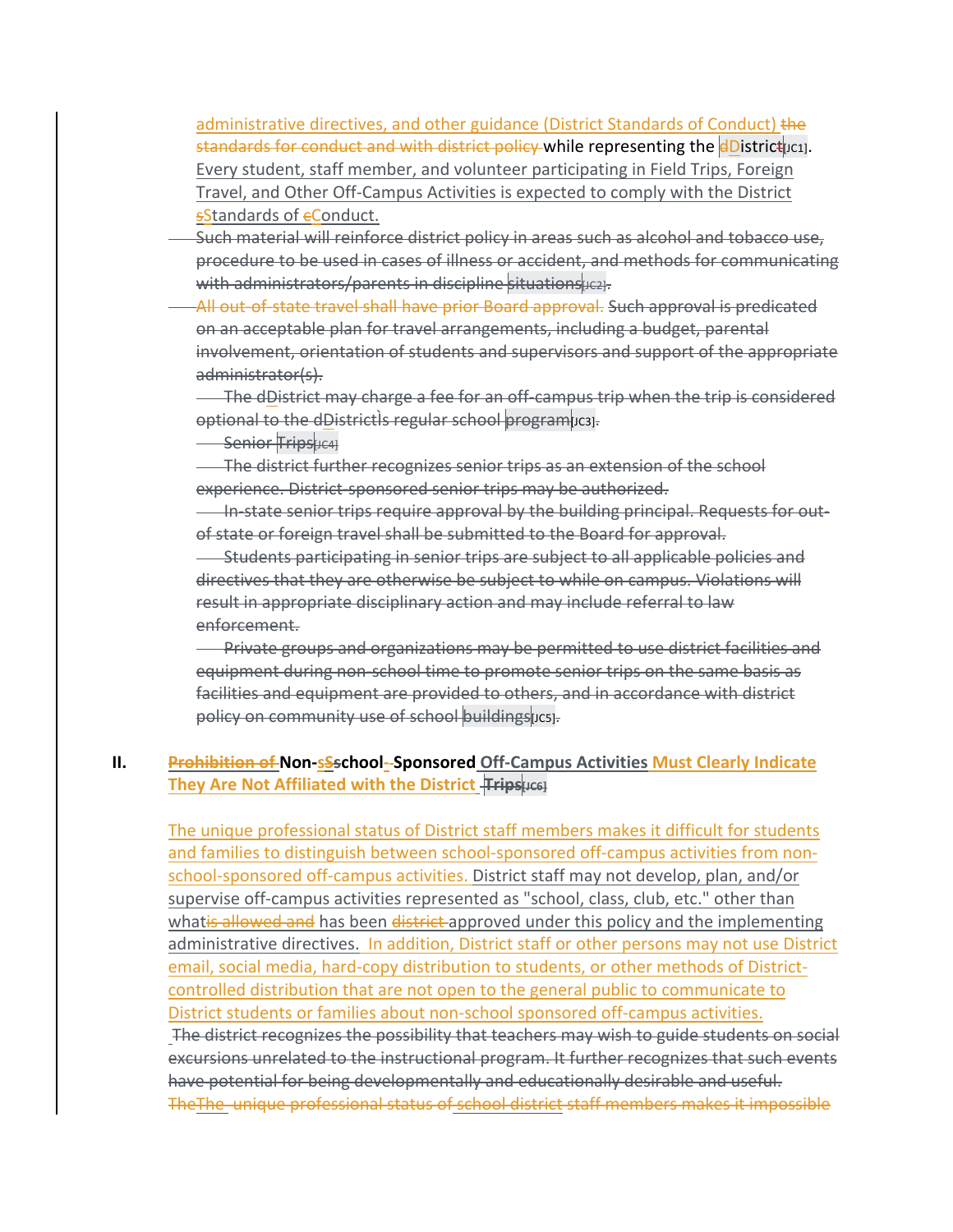difficult to separate school-sponsored from informal non-school-sponsored tripsoffcampus activities.

1) This occurs when staff members plan, organize and implement such events for students enrolled in their classes or school of assignment.

- 2) For this reason, the district **prohibits** staff involvement in developing, planning and supervising trips represented as "school, class, club or other," other than what is allowed under this policy and the implementing administrative directives.
- III. Ski Programs[JC7]

1) Administrative directive 4.40.051 AD Types of Clubs Authorized points out that ski clubs which go beyond the study of the sport and actually involve mountain trips are not approved because of problems of supervision and safety. Nevertheless, booster clubs and other parent organizations may assume primary responsibility for insurance and other arrangements or schools may arrange to provide credit for off campus ski programs.

2) Notwithstanding the regulation regarding ski clubs, organizations, which are experienced in conducting supervised ski programs, may cooperate with schools in providing such programs. With principals' approval, they may cooperate with booster clubs or other parent groups in each school to arrange and conduct ski programs as an adjunct to school programs. 

#### 1) Travel Study Programs

Travel Study Programs are activities involving student travel which that are planned, marketed, and conducted by organizations other than Portland Public Schools. Portland Public Schools does not fund, sponsor, or endorse any such programs.

[EL8]

a) Disclaimer Requirements: Any information about travel study programs must include the following disclaimer: "Portland Public Schools does not fund, sponsor, or endorse this travel study program. The District is not responsible for conducting or supervising this trip. Portland Public School employees who participate in travel study programs are not acting in their capacity Portland Public Schools as District employees and do so at their own risk. Students participating in travel study programs do so at their own risk."

b) Any information distributed about travel study programs cannot contain the name of the Portland Public School District or any Portland Public school.

- c) Distribution of information by travel study organizations must follow distribution guidelines as stated in Board Policy 3.30.035-P Distribution of Materials and Information to Students [LINK] and Administrative Directive 3.30.038-AD [LINK]. Information distributed about travel study programs shall not be made through PPS email.
- d) Travel study organizations must use the Civic Use of Buildings (CUB) procedures for informational/planning meetings after the school day. Reference-See Policy 3.30.010-P Community Use of School Buildings and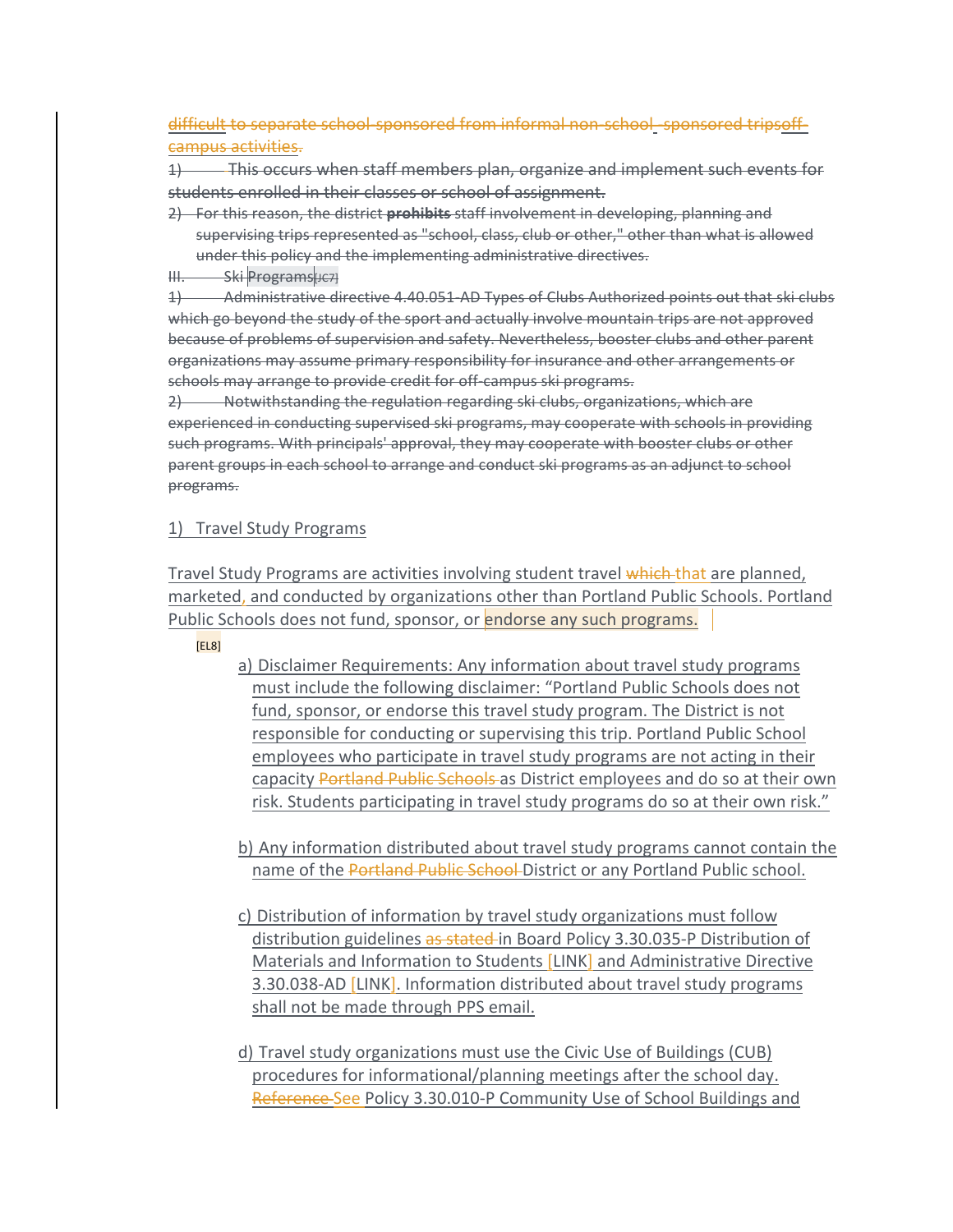#### Facilities [LINK] and 3.30.011-AD Community Use of School Buildings and Facilities: Short-Term Use [LINK].

#### Legal References: ORS 332.107; ORS 336.183; ORS 339.155

Legal References: ORS 332.107; ORS 336.183; ORS 339.155[JC9]

History: Proposed new policy; Amd 9/9/02; BA 2421 Rescinds 6.50.012-AD Travel Study Programs 6.50.020-P Foreign Study Programs

Proposed new policy. This policy incorporates 6.50.015-AD Non-School Sponsored Trips as Section III, and 6.50.072-AD Ski Programs as Section IV. Directives 6.50.015-AD and 6.50.072-AD are recommended to be rescinded because they are incorporated here. Directive 6.50.014 School Sponsored Activity Trips Specific Conditions is recommended to be rescinded by OSBA[JC10].6.50.021-AD Foreign Travel - Study Programs 6.50.022-AD Travel-Study Committee - Sister City and Council of Great City Schools Programs

Revises 6.50.011-AD Field Trips 6.50.030-AD Foreign Exchange Programs

Amended 9/2002, [1/2019]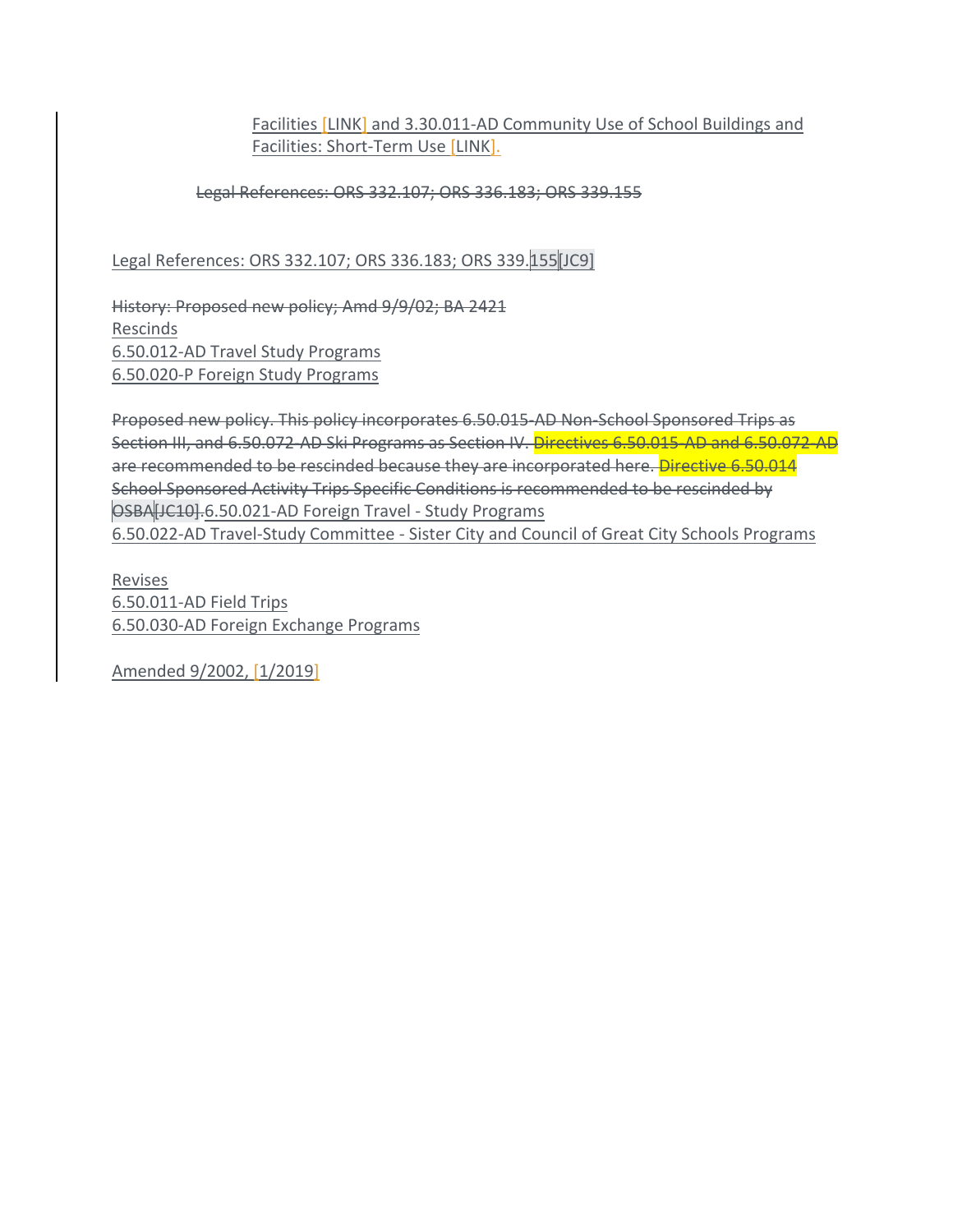#### **6.50.010‐P Field Trips, Foreign Travel, and Other Off‐Campus Activities**

#### **I. School Sponsored**

Special activities outside the classroom are an important part of an educational experience. Students need to be allowed to participate in carefully planned learning experiences or cocurricular activities, which fall outside the normal school program, day, and/or are off‐campus. Off‐campus activities shall not compromise the integrity and purpose of the District's educational programs. Plans for continuity of curriculum must be made for the off-campus activity and likewise for students remaining on campus. This policy applies to all off‐campus activities, unless otherwise noted.

- 1) As authorized through this policy and administrative directives, the Superintendent's designees may authorize field trips and other extra‐curricular activities involving travel off‐campus when such activities contribute to educational goals.
- 2) All out-of-state, including foreign, off-campus activities shall require prior Board approval (except for off‐campus activities within 100 miles of Portland).
- 3) No field trip shall be authorized if any student would be excluded from participation because of a lack of sufficient funds.
- 4) In planning and authorizing off‐campus activities, primary consideration shall be given to the educational outcomes derived, the safety and welfare of students involved, District expectation of conduct and behavior on the part of all participants, and the selection of appropriate adult supervision in accordance with Board Policy X.XX.XXX‐P **Professional Conduct between Staff and Students LINK.**
- 5) The Superintendent shall develop and provide materials as needed to ensure both students and adult supervisors are acquainted with relevant District policies, administrative directives, and other guidance (District Standards of Conduct) while representing the District. Every student, staff member, and volunteer participating in Field Trips, Foreign Travel, and Other Off‐Campus Activities is expected to comply with the District Standards of Conduct.

#### **II. Non‐school‐Sponsored Off‐Campus Activities Must Clearly Indicate They Are Not Affiliated with the District**

The unique professional status of District staff members makes it difficult for students and families to distinguish between school‐sponsored off‐campus activities from non‐ school‐sponsored off‐campus activities. District staff may not develop, plan, and/or supervise off-campus activities represented as "school, class, club, etc." other than what has been approved under this policy and the implementing administrative directives. In addition, District staff or other persons may not use District email, social media, hard‐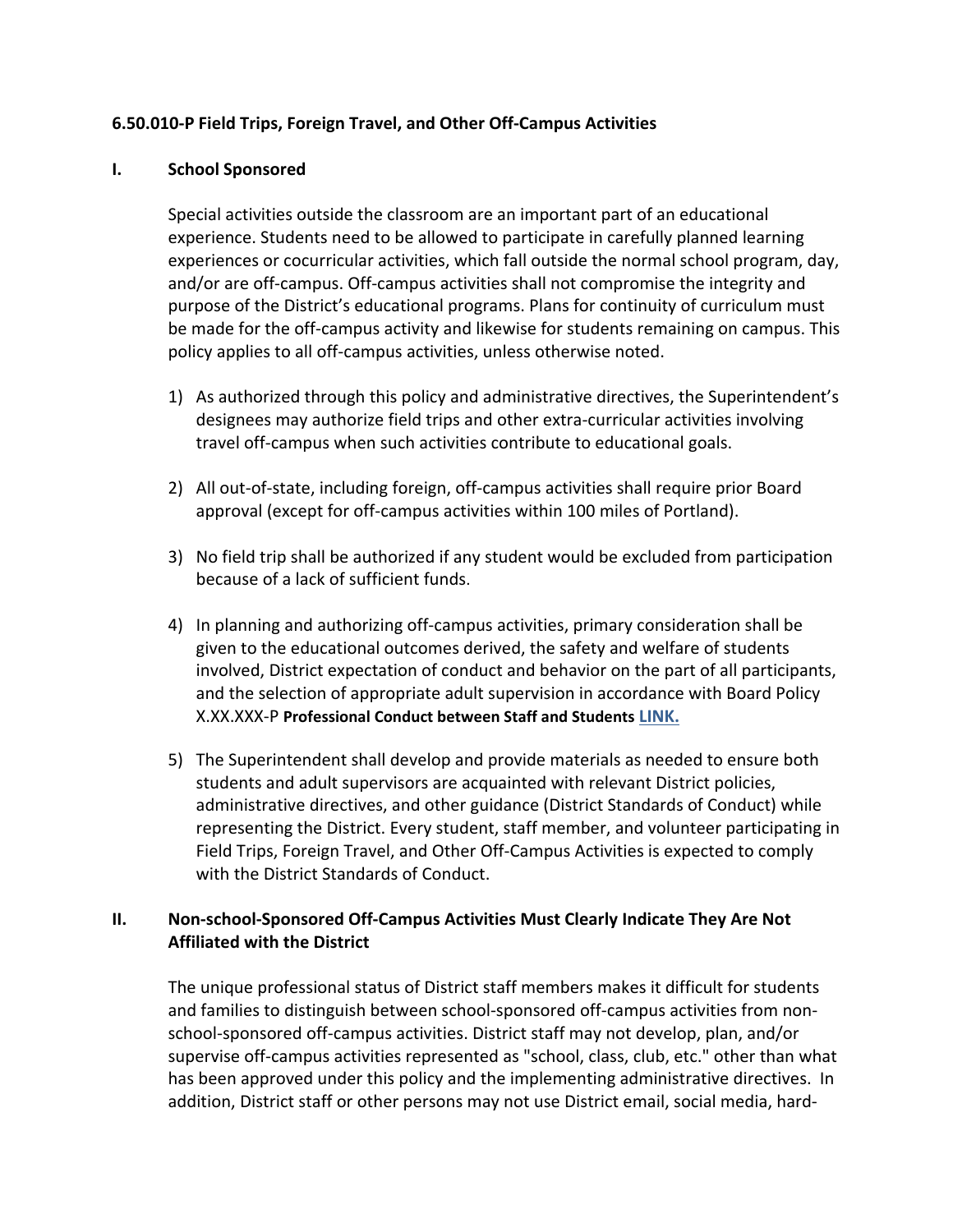copy distribution to students, or other methods of District‐controlled distribution that are not open to the general public to communicate to District students or families about non‐school sponsored off‐campus activities.

1) Travel Study Programs

Travel Study Programs are activities involving student travel that are planned, marketed, and conducted by organizations other than Portland Public Schools. Portland Public Schools does not fund, sponsor, or endorse any such programs.

- a) Disclaimer Requirements: Any information about travel study programs must include the following disclaimer: "Portland Public Schools does not fund, sponsor, or endorse this travel study program. The District is not responsible for conducting or supervising this trip. Portland Public School employees who participate in travel study programs are not acting in their capacity as District employees and do so at their own risk. Students participating in travel study programs do so at their own risk."
- b) Any information distributed about travel study programs cannot contain the name of the District or any Portland Public school.
- c) Distribution of information by travel study organizations must follow distribution guidelines in Board Policy 3.30.035‐P Distribution of Materials and Information to Students [LINK] and Administrative Directive 3.30.038‐AD [LINK]. Information distributed about travel study programs shall not be made through PPS email.
- d) Travel study organizations must use the Civic Use of Buildings (CUB) procedures for informational/planning meetings after the school day. See Policy 3.30.010‐P Community Use of School Buildings and Facilities [LINK] and 3.30.011‐AD Community Use of School Buildings and Facilities: Short‐Term Use [LINK].

Legal References: ORS 332.107; ORS 336.183; ORS 339.155

Rescinds

6.50.012‐AD Travel Study Programs 6.50.020‐P Foreign Study Programs 6.50.021‐AD Foreign Travel ‐ Study Programs 6.50.022‐AD Travel‐Study Committee ‐ Sister City and Council of Great City Schools Programs

Revises 6.50.011‐AD Field Trips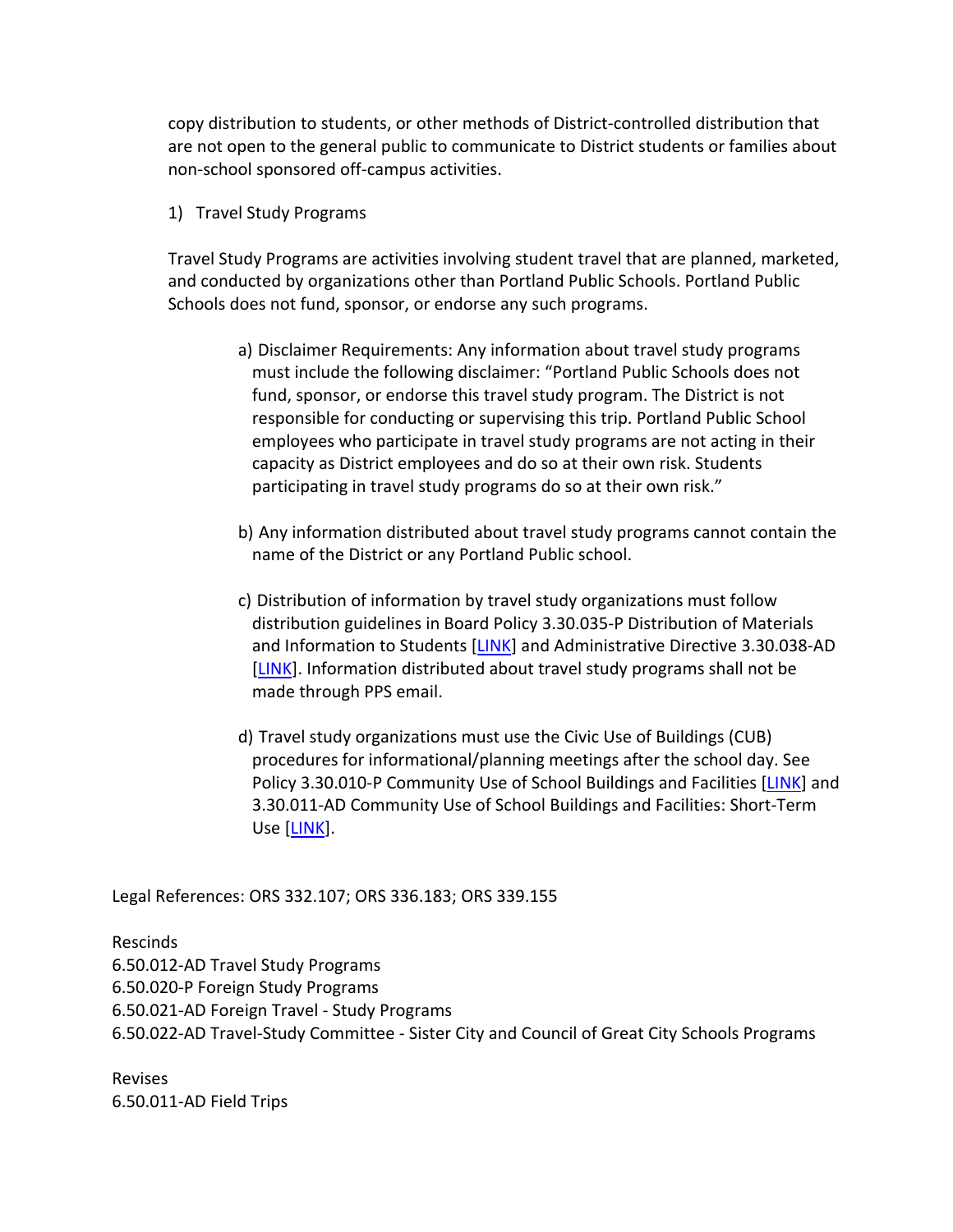6.50.030‐AD Foreign Exchange Programs

Amended 9/2002, [1/2019]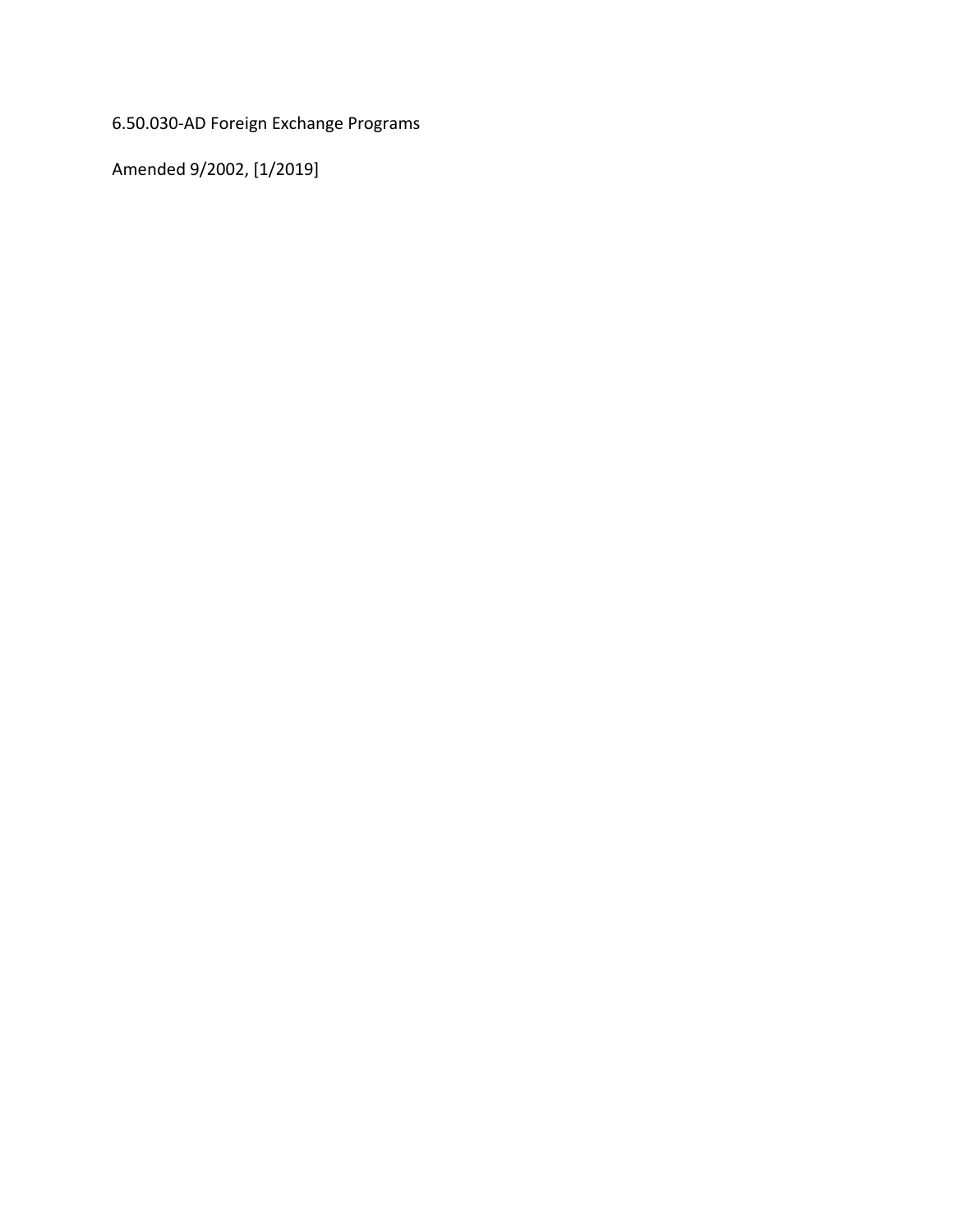<u>| 3</u>

 $\bullet$ 

 $\blacktriangle$ 

 $\overline{\mathbb{R}}$ 

 $\blacksquare$ 

<u>P</u>

0

("

)"

 $\mathbf C$ 

+"

# **6.50.010-P Off-Campus Activities**

#### **I. General**

The district recognizes the value of special activities to the total school program. Students need to be allowed to participate in and profit from carefully planned learning experiences, which fall outside the normal school program/day and sometimes off of campus.

This policy applies to all off-campus activities, including those for students, unless otherwise noted.

- (1) The superintendent or designee may authorize field trips and other curricular/co-curricular activities involving travel when such trips or activities contribute to the achievement of desirable educational/social/cultural goals.
- (2) In planning and authorizing such trips, primary consideration shall be given to educational values derived, the safety and welfare of students involved, community standards of conduct and behavior on the part of all participants and the selection of appropriate adult supervision, either from within the school staff or from the parent and community volunteer pool.
- (3) Written parental permission shall be obtained for each trip. The signed form showing parental approval and acknowledgment of student conduct guidelines shall be maintained on file for a period of no less than one year.
- (4) The superintendent shall develop materials as needed to ensure both students and adult supervisors are acquainted with the standards for conduct and with district policy while representing the district. Such material will reinforce district policy in areas such as alcohol and tobacco use, procedure to be used in cases of illness or accident, and methods for communicating with administrators/parents in discipline situations.
- (5) All out-of-state travel shall have prior Board approval. Such approval is predicated on an acceptable plan for travel arrangements, including a budget, parental involvement, orientation of students and supervisors and support of the appropriate administrator(s).
- (6) The district may charge a fee for an off-campus trip when the trip is considered optional to the districtis regular school program.

### **II. Senior Trips**

- (1) The district further recognizes senior trips as an extension of the school experience. District-sponsored senior trips may be authorized.
- (2) In-state senior trips require approval by the building principal. Requests for out-of state or foreign travel shall be submitted to the Board for approval.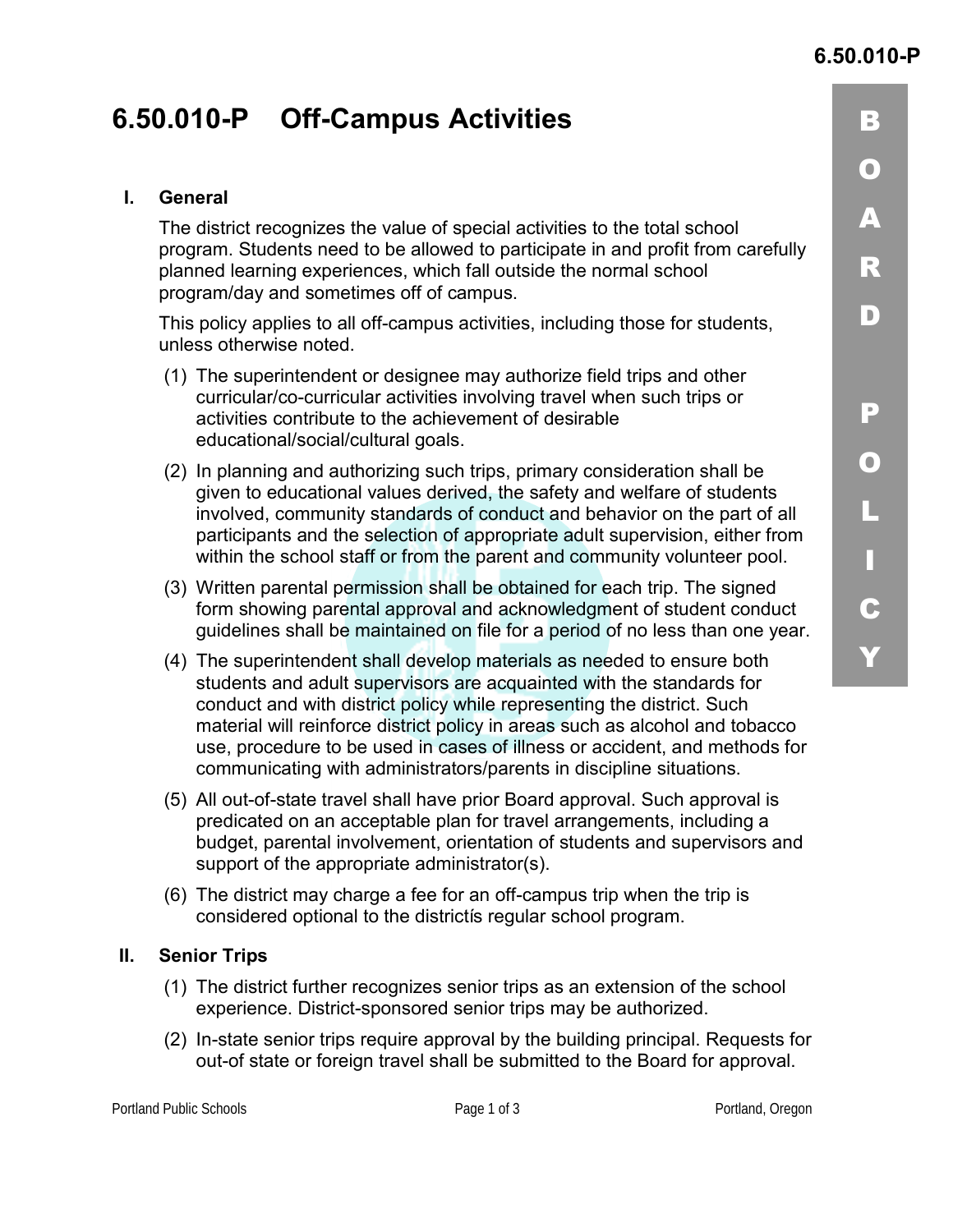# **6.50.010-P Off-Campus Activities**

- (3) Students participating in senior trips are subject to all applicable policies and directives that they are otherwise be subject to while on campus. Violations will result in appropriate disciplinary action and may include referral to law enforcement.
- (4) Private groups and organizations may be permitted to use district facilities and equipment during non-school time to promote senior trips on the same basis as facilities and equipment are provided to others, and in accordance with district policy on community use of school buildings.

### **III. Non-school Sponsored Trips**

- (1) The district recognizes the possibility that teachers may wish to guide students on social excursions unrelated to the instructional program. It further recognizes that such events have potential for being developmentally and educationally desirable and useful. The unique professional status of staff members makes it impossible to separate school-sponsored from informal non-school-sponsored trips. This occurs when staff members plan, organize and implement such events for students enrolled in their classes or school of assignment.
- (2) For this reason, the district prohibits staff involvement in developing, planning and supervising trips represented as "school, class, club or other," other than what is allowed under this policy and the implementing administrative directives.

### **IV. Ski Programs**

- (1) Administrative directive 4.40.051-AD Types of Clubs Authorized points out that ski clubs which go beyond the study of the sport and actually involve mountain trips are not approved because of problems of supervision and safety. Nevertheless, booster clubs and other parent organizations may assume primary responsibility for insurance and other arrangements or schools may arrange to provide credit for off-campus ski programs.
- (2) Notwithstanding the regulation regarding ski clubs, organizations, which are experienced in conducting supervised ski programs, may cooperate with schools in providing such programs. With principals' approval, they may cooperate with booster clubs or other parent groups in each school to arrange and conduct ski programs as an adjunct to school programs.